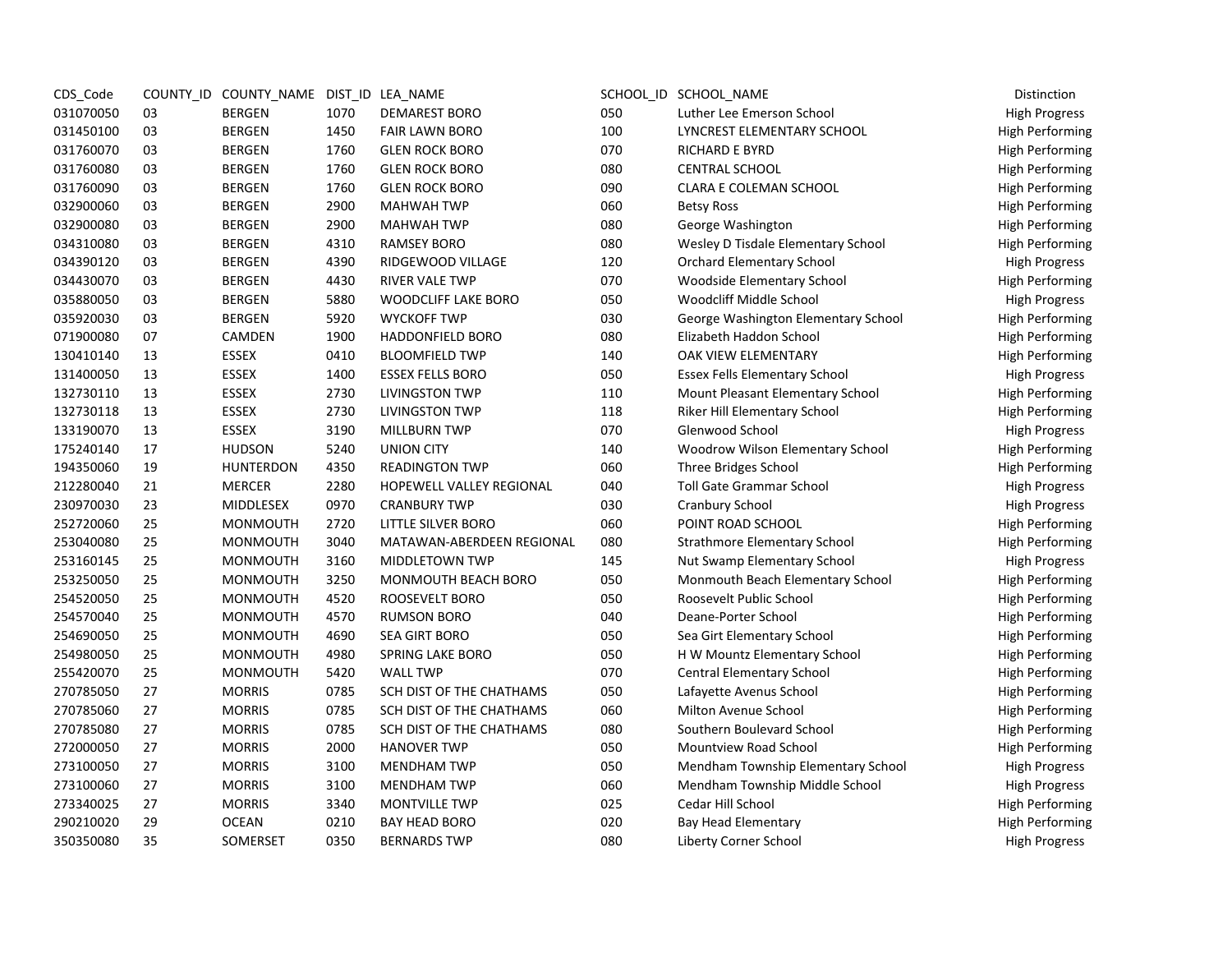| 355540040 | 35 | <b>SOMERSET</b> | 5540 | <b>WATCHUNG BORO</b>                | 040 | Bayberry School                             | <b>High Performing</b> |
|-----------|----|-----------------|------|-------------------------------------|-----|---------------------------------------------|------------------------|
| 390310020 | 39 | <b>UNION</b>    | 0310 | <b>BERKELEY HEIGHTS TWP</b>         | 020 | Thomas P. Hughes School                     | <b>High Performing</b> |
| 391320030 | 39 | <b>UNION</b>    | 1320 | <b>ELIZABETH CITY</b>               | 030 | Terence C. Reilly School #7                 | <b>High Performing</b> |
| 391320250 | 39 | <b>UNION</b>    | 1320 | ELIZABETH CITY                      | 250 | William F. Halloran School No.22            | <b>High Performing</b> |
| 393560080 | 39 | <b>UNION</b>    | 3560 | NEW PROVIDENCE BORO                 | 080 | New Providence Middle School                | <b>High Performing</b> |
| 395090100 | 39 | <b>UNION</b>    | 5090 | <b>SUMMIT CITY</b>                  | 100 | Lincoln-Hubbard Elementary School           | <b>High Performing</b> |
| 395730160 | 39 | <b>UNION</b>    | 5730 | <b>WESTFIELD TOWN</b>               | 160 | <b>WILSON ELEMENTARY SCHOOL</b>             | <b>High Performing</b> |
| 411670050 | 41 | WARREN          | 1670 | <b>FRELINGHUYSEN TWP</b>            | 050 | Frelinghuysen Township Elementary School    | <b>High Performing</b> |
| 806026908 | 80 | <b>CHARTERS</b> | 6026 | Riverbank Charter School of Excelle | 908 | Riverbank Charter School of Excellence      | <b>High Performing</b> |
| 806230915 | 80 | <b>CHARTERS</b> | 6230 | Classical Academy CS of Clifton     | 915 | Classical Academy Charter School of Clifton | High Progress          |
| 807730970 | 80 | <b>CHARTERS</b> | 7730 | <b>Robert Treat Academy CS</b>      | 970 | Robert Treat Academy Charter School         | <b>High Performing</b> |